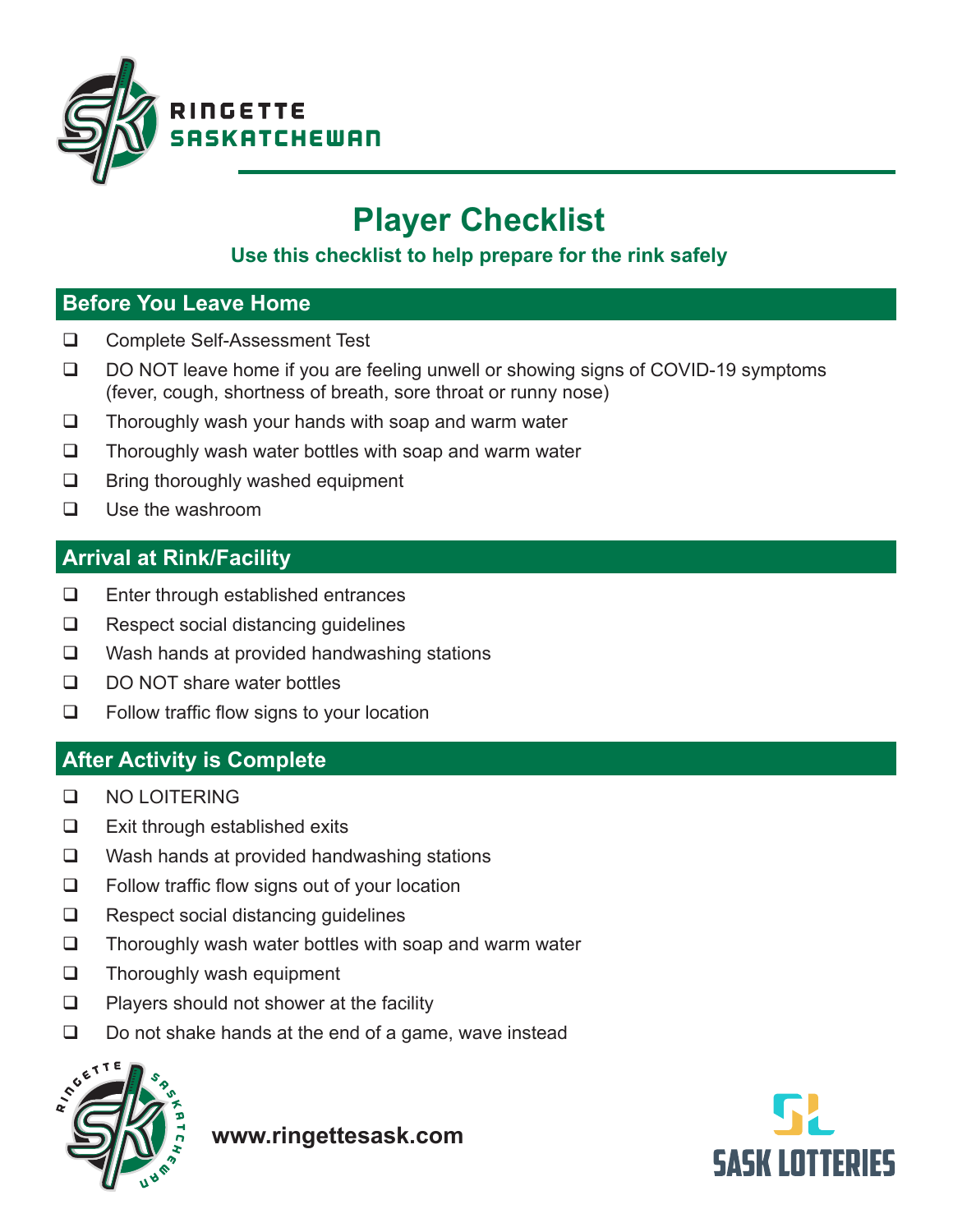

# **Coach Checklist**

## **Use this checklist to help prepare for the rink safely**

## **Before You Leave Home**

- □ Complete Self-Assessment Test
- $\Box$  DO NOT leave home if you are feeling unwell or showing signs of COVID-19 symptoms (fever, cough, shortness of breath, sore throat or runny nose)
- $\Box$  Thoroughly wash your hands with soap and warm water
- $\Box$  Thoroughly wash water bottles with soap and warm water
- $\Box$  Bring thoroughly washed equipment
- $\Box$  Be familiar with facility guidelines and requirements
- $\Box$  Send practice plans out to the team electronically 12 hours in advance to avoid close gathering around white boards and to make the most of limited ice time
- $\Box$  Bring own coaching equipment such as white boards or whistles and sanitize it after every session. Avoid sharing this equipment

## **Arrival at Rink/Facility**

- $\Box$  Respect social distancing
- $\Box$  Wash hands at provided handwashing stations
- $\Box$  DO NOT share water bottles
- $\Box$  Sanitize all shared equipment between sessions (rings, pylons, etc.)
- $\Box$  Considering wearing PPE (mask, gloves) at all times, must wear PPE if dealing with an injured player
- $\Box$  Must wear PPE at all times if a member of a different mini-league
- $\Box$  Consider bringing personal hand sanitizer
- $\Box$  Avoid congregating players and/or parents in common areas of the facility, such as the lobby

## **After Activity is Complete**

- $\Box$  Sanitize all shared equipment
- $\Box$  Wash hands at provided handwashing stations
- $\Box$  Practice and remind players and parents to follow physical distancing guidelines when leaving
- $\Box$  Thoroughly wash water bottle with soap and warm water
- $\Box$  Thoroughly wash equipment
- $\Box$  Avoid congregating players and/or parents in common areas of the facility, such as the lobby
- $\Box$  Encourage participants to minimize their time in or around the facility. Have participants put on their shoes/skate guard s immediately after the session so they can leave quickly



**www.ringettesask.com**